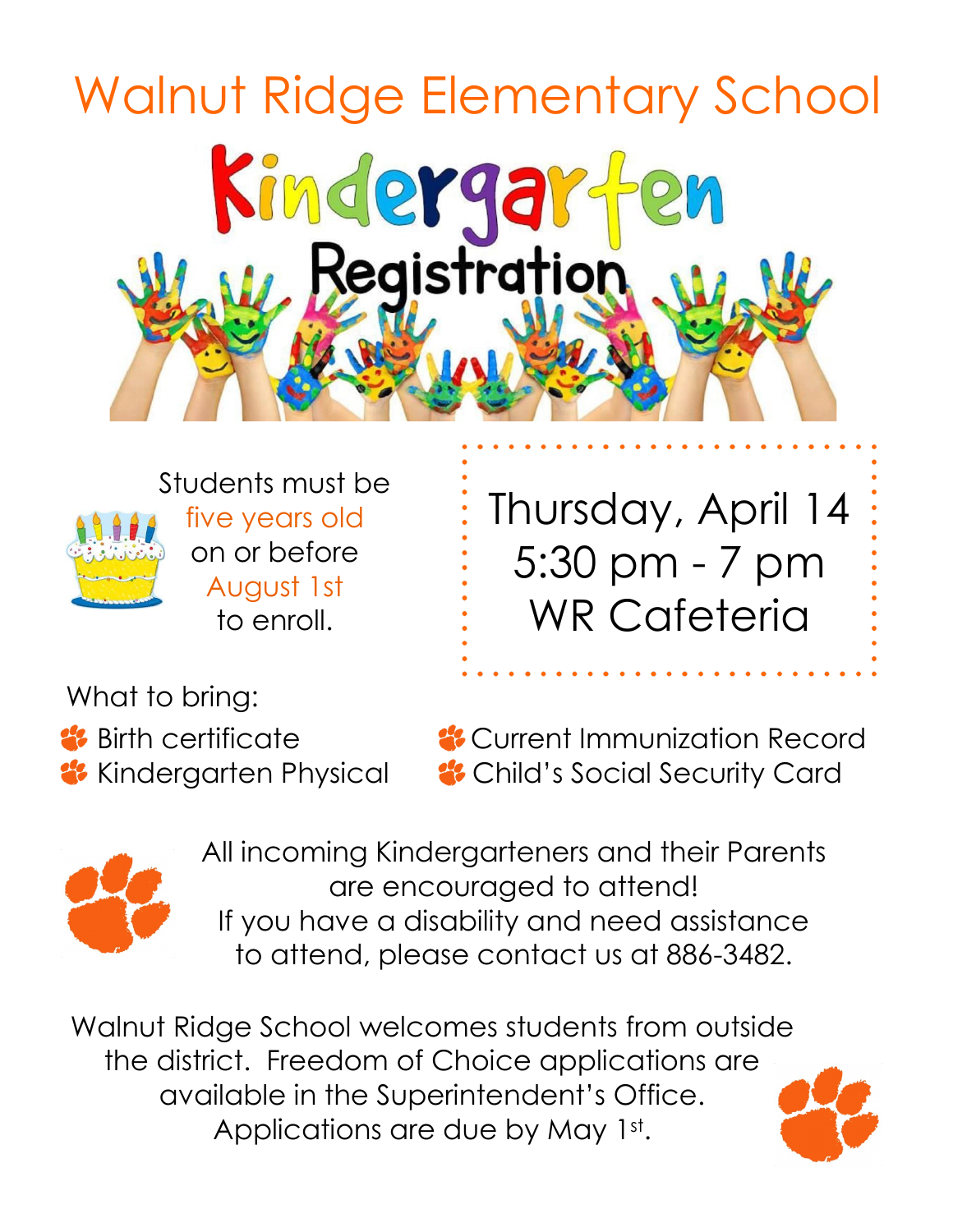### **Lawrence County School District**

**Phone: (870)886-3482 Walnut Ridge Elementary School Enrollment Form Fax: (870)292-3460**

| <b>GENERAL STUDENT INFORMATION</b>                                                                                                                                                                                                                                                                                        |                     |                                                                                                                |                                                 |                                                                        |  |  |
|---------------------------------------------------------------------------------------------------------------------------------------------------------------------------------------------------------------------------------------------------------------------------------------------------------------------------|---------------------|----------------------------------------------------------------------------------------------------------------|-------------------------------------------------|------------------------------------------------------------------------|--|--|
| <b>FIRST NAME:</b>                                                                                                                                                                                                                                                                                                        | <b>MIDDLE NAME:</b> |                                                                                                                | <b>LAST NAME:</b>                               |                                                                        |  |  |
|                                                                                                                                                                                                                                                                                                                           |                     |                                                                                                                |                                                 |                                                                        |  |  |
|                                                                                                                                                                                                                                                                                                                           |                     |                                                                                                                |                                                 |                                                                        |  |  |
|                                                                                                                                                                                                                                                                                                                           | Gender: Female Male |                                                                                                                | Grade: Carrier Contractor                       |                                                                        |  |  |
|                                                                                                                                                                                                                                                                                                                           |                     |                                                                                                                |                                                 | Hispanic/Latino Ethnicity: Yes No                                      |  |  |
| <b>RACE</b> Please answer the following in accordance with standards issued by the US Department of Education.                                                                                                                                                                                                            |                     |                                                                                                                |                                                 |                                                                        |  |  |
| <b>PRIMARY RACE</b> (Please select only ONE).                                                                                                                                                                                                                                                                             |                     |                                                                                                                |                                                 |                                                                        |  |  |
| <b>American Indian or Alaska Native</b> (A person having origins in any of the original peoples of North and South America, including Central America, and<br>who maintains tribal affiliation or community attachment)                                                                                                   |                     |                                                                                                                |                                                 |                                                                        |  |  |
| Asian (A person having origins in any of the original peoples of Far East, Southeast Asia, or the Indian subcontinent, including, for example, Cambodia,<br>China, India, Japan, Korea, Malaysia, Pakistan, the Philippine Islands, Thailand and Vietnam)                                                                 |                     |                                                                                                                |                                                 |                                                                        |  |  |
| <b>Black or African American</b> (A person having origins in any of the black racial groups of Africa)                                                                                                                                                                                                                    |                     |                                                                                                                |                                                 |                                                                        |  |  |
| Native Hawaiian or Other Pacific Islander (A person having origins in any of the original peoples of Hawaii, Guam, Samoa, or other Pacific Islands)                                                                                                                                                                       |                     |                                                                                                                |                                                 |                                                                        |  |  |
| <b>Nitu</b> (A person having origins in any of the original peoples of Europe, Middle East or North Africa)                                                                                                                                                                                                               |                     |                                                                                                                |                                                 |                                                                        |  |  |
| ADDITIONAL RACES (check all that apply):                                                                                                                                                                                                                                                                                  |                     |                                                                                                                |                                                 |                                                                        |  |  |
| American Indian/Alaska Native _____________Asian                                                                                                                                                                                                                                                                          | <b>Black</b>        |                                                                                                                | Native Hawaiian/Other Pacific Islander          | White                                                                  |  |  |
|                                                                                                                                                                                                                                                                                                                           |                     |                                                                                                                |                                                 |                                                                        |  |  |
| <b>Student Physical/911 Address</b>                                                                                                                                                                                                                                                                                       |                     |                                                                                                                | <b>Student Mailing Address</b>                  |                                                                        |  |  |
|                                                                                                                                                                                                                                                                                                                           |                     |                                                                                                                | Mailing Address is same as Physical/911 Address |                                                                        |  |  |
|                                                                                                                                                                                                                                                                                                                           |                     |                                                                                                                | Address: Address:                               |                                                                        |  |  |
|                                                                                                                                                                                                                                                                                                                           |                     |                                                                                                                |                                                 |                                                                        |  |  |
| State: Zip Code: 2000                                                                                                                                                                                                                                                                                                     |                     |                                                                                                                |                                                 |                                                                        |  |  |
|                                                                                                                                                                                                                                                                                                                           |                     |                                                                                                                |                                                 |                                                                        |  |  |
| Student Home Phone:                                                                                                                                                                                                                                                                                                       |                     |                                                                                                                |                                                 |                                                                        |  |  |
| Student Cell Phone:                                                                                                                                                                                                                                                                                                       |                     |                                                                                                                |                                                 |                                                                        |  |  |
| Student's Instructional Option (choose one):                                                                                                                                                                                                                                                                              |                     |                                                                                                                |                                                 |                                                                        |  |  |
| On-Site Instruction                                                                                                                                                                                                                                                                                                       |                     | On-Line Instruction                                                                                            | Combination of On-Line and On-Site Instruction  |                                                                        |  |  |
| <b>Parent/Guardian 1</b>                                                                                                                                                                                                                                                                                                  |                     | <b>PARENT/GUARDIAN CONTACT INFORMATION</b>                                                                     | <b>Parent/Guardian 2</b>                        |                                                                        |  |  |
|                                                                                                                                                                                                                                                                                                                           |                     |                                                                                                                |                                                 |                                                                        |  |  |
| Name:<br><u> 1989 - Andrea Stadt Britain, fransk politik (d. 1989)</u>                                                                                                                                                                                                                                                    |                     |                                                                                                                |                                                 |                                                                        |  |  |
| Relationship to Student: Note that the students of the students of the students of the students of the students                                                                                                                                                                                                           |                     |                                                                                                                | Relationship to Student:                        |                                                                        |  |  |
|                                                                                                                                                                                                                                                                                                                           |                     |                                                                                                                |                                                 |                                                                        |  |  |
|                                                                                                                                                                                                                                                                                                                           |                     |                                                                                                                |                                                 |                                                                        |  |  |
|                                                                                                                                                                                                                                                                                                                           |                     |                                                                                                                |                                                 |                                                                        |  |  |
| State: <u>Zip Code:</u> Zip Code:                                                                                                                                                                                                                                                                                         |                     |                                                                                                                |                                                 |                                                                        |  |  |
|                                                                                                                                                                                                                                                                                                                           |                     |                                                                                                                |                                                 |                                                                        |  |  |
| Home Phone: Cell Phone: Capacity Community Community Cell Phone:                                                                                                                                                                                                                                                          |                     |                                                                                                                |                                                 |                                                                        |  |  |
| Work Phone: Work Show The Work Show The Terminal State of the Terminal State of the Terminal State of the Terminal State of the Terminal State of the Terminal State of the Terminal State of the Terminal State of the Termin<br>*Alert Phone:<br>*Alert Phone is used by the district's automated phone message system. |                     | Work Phone: when the control of the control of the control of the control of the control of the control of the | *Alert Phone:                                   | *Alert Phone is used by the district's automated phone message system. |  |  |
| Employer: ____________<br>Employer:                                                                                                                                                                                                                                                                                       |                     |                                                                                                                |                                                 |                                                                        |  |  |
| Student Primarily Resides with this Guardian.<br>Student Primarily Resides with this Guardian.                                                                                                                                                                                                                            |                     |                                                                                                                |                                                 |                                                                        |  |  |
| <b>OFFICE USE ONLY</b>                                                                                                                                                                                                                                                                                                    |                     |                                                                                                                |                                                 |                                                                        |  |  |
|                                                                                                                                                                                                                                                                                                                           |                     | ESL:                                                                                                           | IMMG:                                           | Residency:_________                                                    |  |  |
| Entry Code:__________________                                                                                                                                                                                                                                                                                             |                     | SP:                                                                                                            |                                                 | Choice LEA:_________                                                   |  |  |
| Curriculum:____________________                                                                                                                                                                                                                                                                                           |                     | MIG:                                                                                                           | Homeroom:____________                           | P/T ADM %:                                                             |  |  |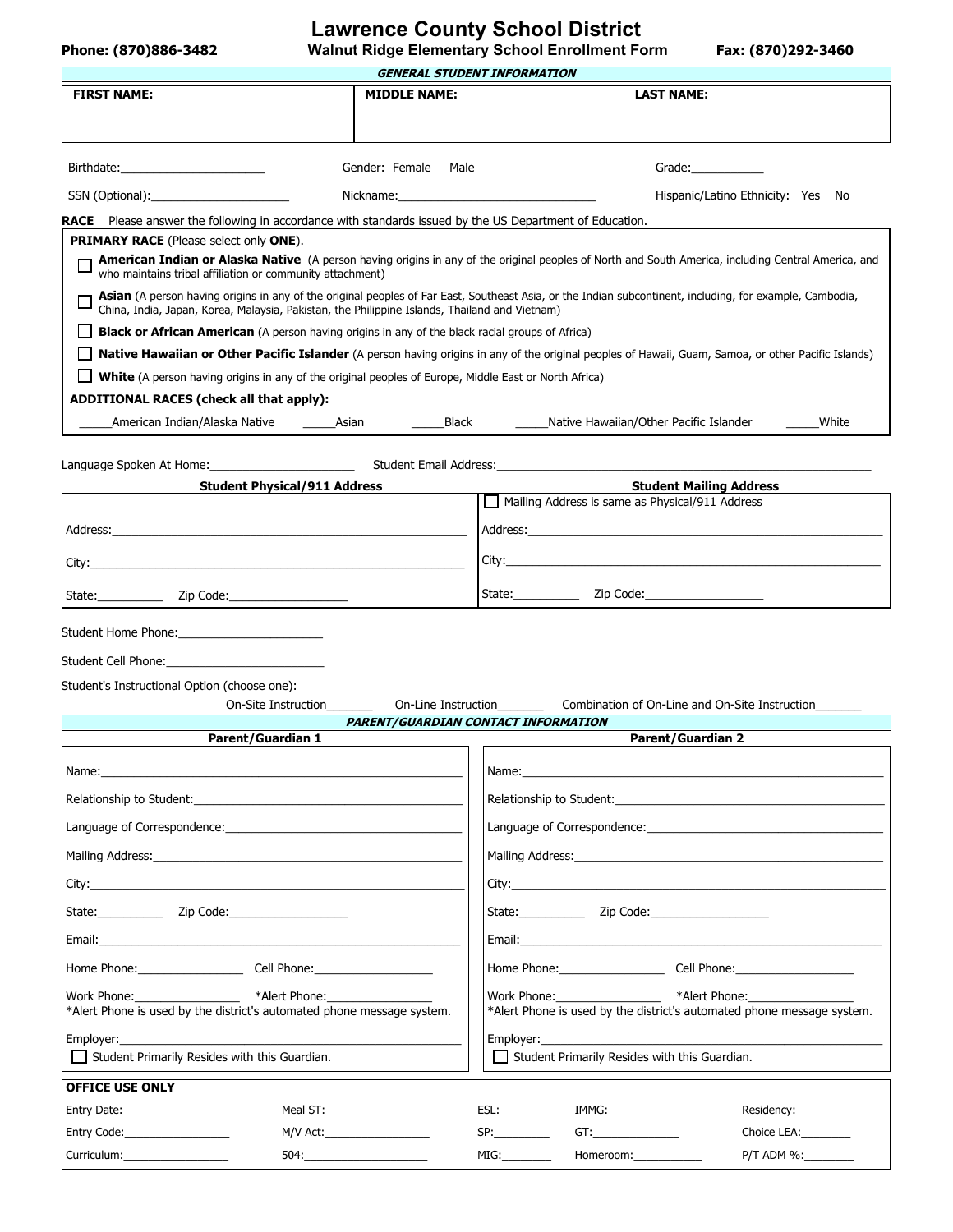# **Walnut Ridge Elementary School Enrollment Form** Page 2 **ADDITIONAL STUDENT INFORMATION**

|                                                                                                          | City of Birth: New York City of Birth:                                                          |                                                                                                                                                                                                                                                                                                                                                                                                                                   | State of Birth: Birth Country: Cambridge State of Birth Country:                                                                                                                                                              |                                                                                |                        |  |
|----------------------------------------------------------------------------------------------------------|-------------------------------------------------------------------------------------------------|-----------------------------------------------------------------------------------------------------------------------------------------------------------------------------------------------------------------------------------------------------------------------------------------------------------------------------------------------------------------------------------------------------------------------------------|-------------------------------------------------------------------------------------------------------------------------------------------------------------------------------------------------------------------------------|--------------------------------------------------------------------------------|------------------------|--|
| <b>TRAVEL INFORMATION</b>                                                                                |                                                                                                 |                                                                                                                                                                                                                                                                                                                                                                                                                                   |                                                                                                                                                                                                                               |                                                                                |                        |  |
| <b>Drives Self</b>                                                                                       | <b>Travel To School</b> (Please check one)<br>Bus (Bus Number )<br>District Paid Transportation | Parent/Guardian (includes walkers, child care vans, etc.)<br>Distance From Home to School (Miles) One Way:                                                                                                                                                                                                                                                                                                                        | <b>Travel From School</b> (Please check one)<br>Bus (Bus Number )<br><b>Drives Self</b><br>Parent/Guardian (includes walkers, child care vans, etc.)<br><b>District Paid Transportation</b>                                   |                                                                                |                        |  |
| <b>Pre-School Participation:</b><br>A - ARKANSAS BETTER CHANCE<br>E - EVEN START<br>EC - EARLY CHILDHOOD |                                                                                                 | H - HEADSTART<br>NA - NOT APPLICABLE<br>C - 21st CENTURY COMMUNITY LEARNING CENTER                                                                                                                                                                                                                                                                                                                                                |                                                                                                                                                                                                                               | O - OTHER<br>P - PRIVATE PRE-SCHOOL<br>PS - PUBLIC SCHOOL PRE-SCHOOL           |                        |  |
|                                                                                                          |                                                                                                 |                                                                                                                                                                                                                                                                                                                                                                                                                                   |                                                                                                                                                                                                                               |                                                                                |                        |  |
| Active Duty - US Army<br>Reserves - US Marines                                                           |                                                                                                 | Is this child a dependent of an active or reserve member of a branch of the United States Armed Services?<br>If this child resides in a household with an active or reserve member of a branch of the United States Armed Services, please select the branch below.<br>_____ Active Duty - US Air Force ______ Active Duty - US Navy<br>Active Duty - US Coast Guard _______ Reserves - US Army<br>_____ National Guard - US Army | _____ Reserves - US Air Force ______________ Reserves - US Navy<br>National Guard - US Air Force                                                                                                                              | Yes No<br>_____ Active Duty - US Marines<br>Parents serve in multiple branches |                        |  |
|                                                                                                          | Is this student a twin (or a triplet, quadruplet, etc.)?                                        | Yes<br>No                                                                                                                                                                                                                                                                                                                                                                                                                         |                                                                                                                                                                                                                               |                                                                                |                        |  |
|                                                                                                          |                                                                                                 |                                                                                                                                                                                                                                                                                                                                                                                                                                   | ADDITIONAL CONTACT INFORMATION                                                                                                                                                                                                |                                                                                |                        |  |
|                                                                                                          |                                                                                                 |                                                                                                                                                                                                                                                                                                                                                                                                                                   | <b>Additional Guardian Contact</b>                                                                                                                                                                                            |                                                                                |                        |  |
|                                                                                                          |                                                                                                 |                                                                                                                                                                                                                                                                                                                                                                                                                                   |                                                                                                                                                                                                                               |                                                                                |                        |  |
|                                                                                                          |                                                                                                 |                                                                                                                                                                                                                                                                                                                                                                                                                                   |                                                                                                                                                                                                                               |                                                                                |                        |  |
|                                                                                                          |                                                                                                 |                                                                                                                                                                                                                                                                                                                                                                                                                                   |                                                                                                                                                                                                                               |                                                                                |                        |  |
|                                                                                                          |                                                                                                 |                                                                                                                                                                                                                                                                                                                                                                                                                                   |                                                                                                                                                                                                                               |                                                                                |                        |  |
|                                                                                                          |                                                                                                 |                                                                                                                                                                                                                                                                                                                                                                                                                                   |                                                                                                                                                                                                                               |                                                                                |                        |  |
| State:__________                                                                                         |                                                                                                 |                                                                                                                                                                                                                                                                                                                                                                                                                                   | Student Primarily Resides with this Guardian.                                                                                                                                                                                 |                                                                                |                        |  |
| <b>Emergency Information</b>                                                                             |                                                                                                 |                                                                                                                                                                                                                                                                                                                                                                                                                                   |                                                                                                                                                                                                                               |                                                                                |                        |  |
| <b>Contact</b>                                                                                           |                                                                                                 | Emergency Contact Information (Contacts Other Than Guardians to be Called in Case of an Emergency)                                                                                                                                                                                                                                                                                                                                |                                                                                                                                                                                                                               |                                                                                | <b>Phone Type (ex:</b> |  |
| Order                                                                                                    |                                                                                                 | Name                                                                                                                                                                                                                                                                                                                                                                                                                              | <b>Relationship to Child</b>                                                                                                                                                                                                  | Phone #                                                                        | Home, Cell, Work)      |  |
| 1                                                                                                        |                                                                                                 |                                                                                                                                                                                                                                                                                                                                                                                                                                   |                                                                                                                                                                                                                               |                                                                                |                        |  |
| $\overline{2}$                                                                                           |                                                                                                 |                                                                                                                                                                                                                                                                                                                                                                                                                                   |                                                                                                                                                                                                                               |                                                                                |                        |  |
| 3                                                                                                        |                                                                                                 |                                                                                                                                                                                                                                                                                                                                                                                                                                   |                                                                                                                                                                                                                               |                                                                                |                        |  |
| 4                                                                                                        |                                                                                                 |                                                                                                                                                                                                                                                                                                                                                                                                                                   |                                                                                                                                                                                                                               |                                                                                |                        |  |
| 5                                                                                                        |                                                                                                 |                                                                                                                                                                                                                                                                                                                                                                                                                                   |                                                                                                                                                                                                                               |                                                                                |                        |  |
|                                                                                                          |                                                                                                 |                                                                                                                                                                                                                                                                                                                                                                                                                                   |                                                                                                                                                                                                                               |                                                                                |                        |  |
|                                                                                                          |                                                                                                 | Physician Phone: Note: 2008 and 2008 and 2008 and 2008 and 2008 and 2008 and 2008 and 2008 and 2008 and 2008 and 2008 and 2008 and 2008 and 2008 and 2008 and 2008 and 2008 and 2008 and 2008 and 2008 and 2008 and 2008 and 2                                                                                                                                                                                                    | Physician Phone: The Contract of the Contract of the Contract of the Contract of the Contract of the Contract of the Contract of the Contract of the Contract of the Contract of the Contract of the Contract of the Contract |                                                                                |                        |  |
|                                                                                                          |                                                                                                 | Please list any medical concerns and/or medications for this child:                                                                                                                                                                                                                                                                                                                                                               |                                                                                                                                                                                                                               |                                                                                |                        |  |
|                                                                                                          |                                                                                                 |                                                                                                                                                                                                                                                                                                                                                                                                                                   |                                                                                                                                                                                                                               | Phone $\#$ :                                                                   |                        |  |
|                                                                                                          |                                                                                                 | Address: the contract of the contract of the contract of the contract of the contract of the contract of the contract of the contract of the contract of the contract of the contract of the contract of the contract of the c                                                                                                                                                                                                    |                                                                                                                                                                                                                               |                                                                                |                        |  |
|                                                                                                          |                                                                                                 | Has this child been expelled from school in any other school district or is the child a party to an expulsion proceeding? Yes                                                                                                                                                                                                                                                                                                     |                                                                                                                                                                                                                               | No                                                                             |                        |  |
| Has this child been retained?                                                                            | Yes                                                                                             | No                                                                                                                                                                                                                                                                                                                                                                                                                                |                                                                                                                                                                                                                               |                                                                                |                        |  |
|                                                                                                          |                                                                                                 | Has this child met the requirements of the Arkansas State Health laws necessary to enter school? Yes No<br>Please list the names of anyone who IS ALLOWED to check out/pick up this child from school:                                                                                                                                                                                                                            |                                                                                                                                                                                                                               |                                                                                |                        |  |

\_\_\_\_\_\_\_\_\_\_\_\_\_\_\_\_\_\_\_\_\_\_\_\_\_\_\_\_\_\_\_\_\_\_\_\_\_\_\_\_\_\_\_\_\_\_\_\_\_\_\_\_\_\_ \_\_\_\_\_\_\_\_\_\_\_\_\_\_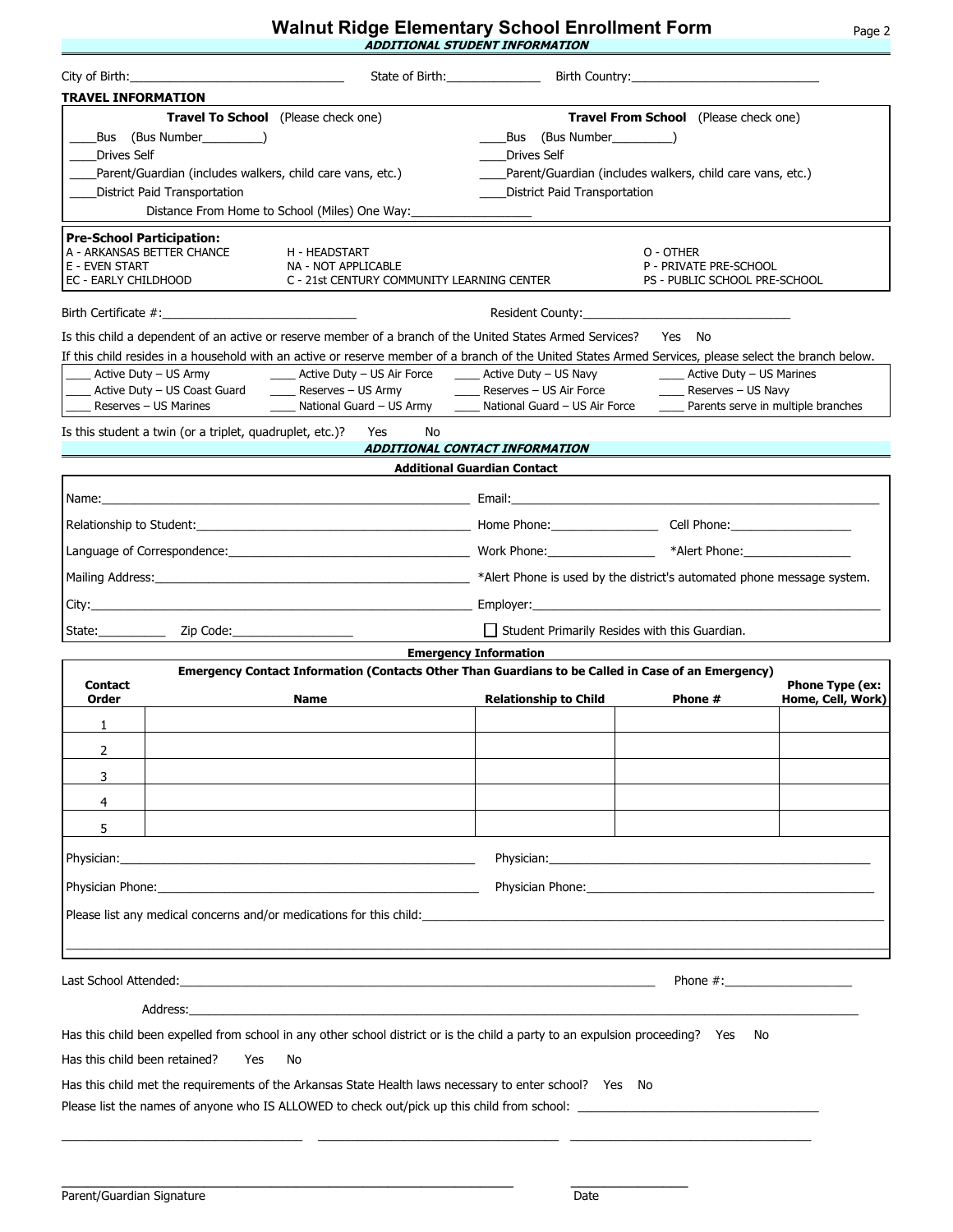| <b>Walnut Ridge Elementary School Enrollment Form</b>                                                                                                      | Page 3 |
|------------------------------------------------------------------------------------------------------------------------------------------------------------|--------|
| <b>DIGITAL EQUITY SURVEY</b>                                                                                                                               |        |
| 1. Does this child have Internet Access at home?<br>Yes<br>a No                                                                                            |        |
| 2. If there is no Internet Access, what is the reason this child does NOT have internet Access?                                                            |        |
| Not Available                                                                                                                                              |        |
| Not Affordable                                                                                                                                             |        |
| Other                                                                                                                                                      |        |
| Not Applicable                                                                                                                                             |        |
| 3. What type of Internet Access does this child have? (Select one of the following)                                                                        |        |
| Residential Broadband<br>Dial-up                                                                                                                           |        |
| <b>Cellular Network</b><br>Other                                                                                                                           |        |
| Hotspot<br>None                                                                                                                                            |        |
| Unknown<br>Community Provided Wi-Fi                                                                                                                        |        |
| Satellite                                                                                                                                                  |        |
| 4. Is the Internet Performance acceptable for learning activities? (Select one of the following)                                                           |        |
| Yes - experiences very few or no interruptions in learning activities caused by poor internet<br>performance in the primary place of residence             |        |
| Sometimes - regularly experiences interruptions in learning activities internet caused by poor<br>internet performance in their primary place of residence |        |
| No - unable to complete learning activities due to poor internet performance in their primary<br>place of residence                                        |        |
| 5. What type of device does this child use most often to complete learning activities away from school? (Select one of<br>the following)                   |        |
| Smartphone<br>Desktop Computer                                                                                                                             |        |
| Laptop Computer<br><b>None</b>                                                                                                                             |        |

\_\_\_\_\_\_ Tablet \_\_\_\_\_\_\_\_\_ Other

\_\_\_\_\_ Chromebook

6. What is the source of this primary learning device?

\_\_\_\_\_ District Provided

\_\_\_\_\_ Personal

\_\_\_\_\_ Other

7. What is the child's access to this primary learning device? (Select one of the following)

\_\_\_\_\_ Shared

\_\_\_\_\_ Not Shared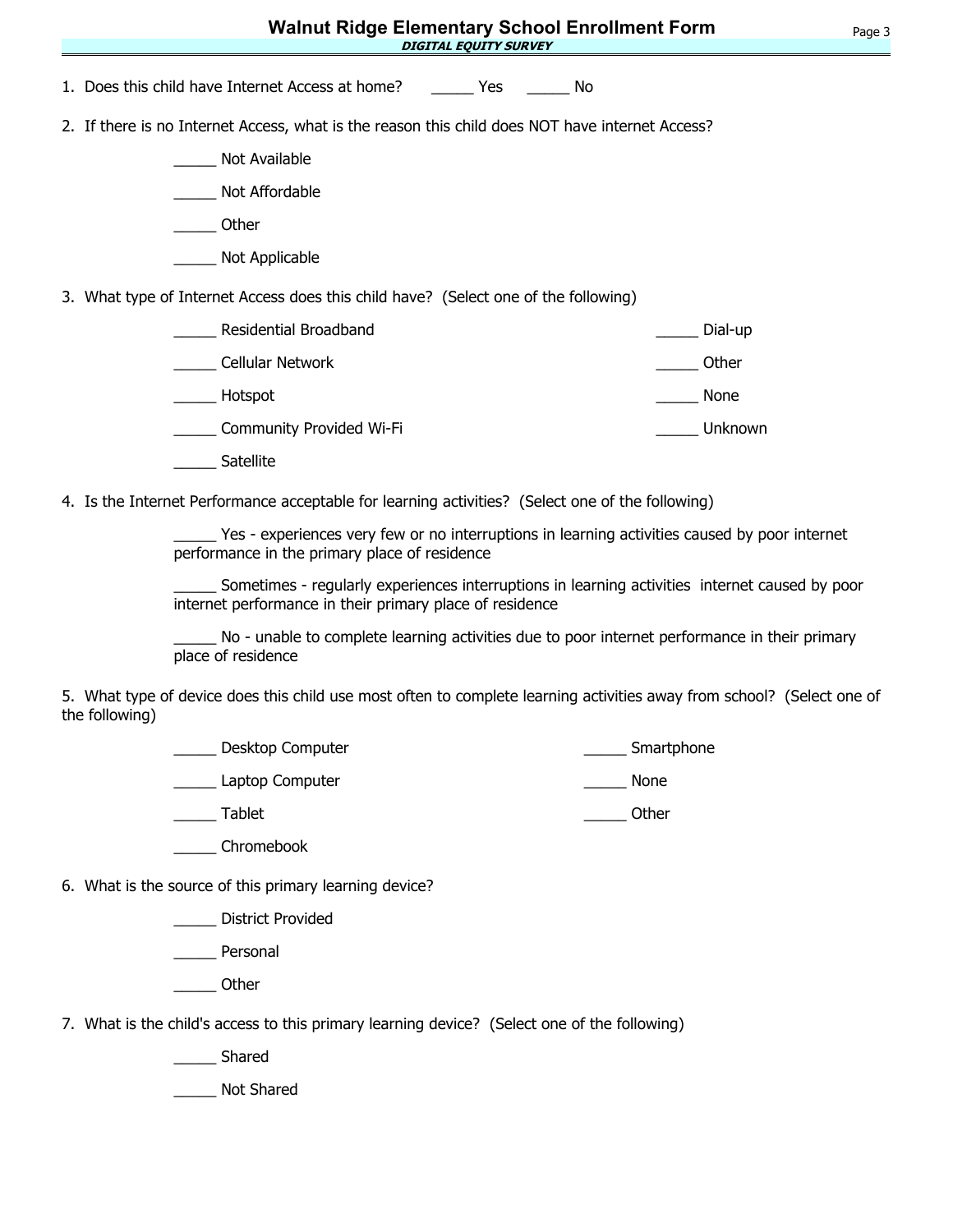| Student's Full Legal Name                                                                                                          |              |     |             |          |                                                     |
|------------------------------------------------------------------------------------------------------------------------------------|--------------|-----|-------------|----------|-----------------------------------------------------|
| Mailing Address<br><u>ــ</u> ـــــــــــــ                                                                                         |              |     |             |          |                                                     |
| Street                                                                                                                             |              |     |             | City     | Zip                                                 |
| Physical Address __<br>Street                                                                                                      |              |     |             | City     | Zip                                                 |
|                                                                                                                                    |              |     |             |          |                                                     |
| Place of work                                                                                                                      |              |     |             |          |                                                     |
|                                                                                                                                    |              |     |             |          |                                                     |
|                                                                                                                                    |              |     |             |          |                                                     |
| Place of work                                                                                                                      |              |     |             |          |                                                     |
| Additional Contacts if Parent/Guardian cannot be reached in the event of an emergency:                                             |              |     |             |          |                                                     |
| Name                                                                                                                               | Relationship |     | Home/Cell # |          | Work #                                              |
|                                                                                                                                    |              |     |             |          |                                                     |
|                                                                                                                                    |              |     |             |          |                                                     |
| List of current medications: (additional meds may be listed on the back of this form)                                              |              |     |             |          |                                                     |
| Name of Medication                                                                                                                 | Strength     |     | Time Given  |          | Reason for Medication                               |
|                                                                                                                                    |              |     |             |          |                                                     |
|                                                                                                                                    |              |     |             |          |                                                     |
|                                                                                                                                    |              |     |             |          |                                                     |
|                                                                                                                                    |              |     |             |          |                                                     |
| My child may be given Tylenol, Ibuprofen, Tums, Benadryl, throat lozenges, or topical skin treatment if needed. () Yes             |              |     |             |          | ) No                                                |
| <b>Student Medical History</b>                                                                                                     |              | Yes | No          | Comments |                                                     |
| Attention Deficit Disorder                                                                                                         |              |     |             |          |                                                     |
| Allergy = Medication (list name)                                                                                                   |              |     |             |          |                                                     |
| Allergy = Bee Sting (what treatment is required?)                                                                                  |              |     |             |          |                                                     |
| Allergy = Foods (list) (what treatment is required)                                                                                |              |     |             |          |                                                     |
| Asthma                                                                                                                             |              |     |             |          |                                                     |
| Will student need an inhaler at school?                                                                                            |              |     |             |          | *(student may carry inhaler with note from Doctor). |
| Diabetes                                                                                                                           |              |     |             |          |                                                     |
| Hearing / Vision Problems                                                                                                          |              |     |             |          |                                                     |
| <b>Heart Problems</b>                                                                                                              |              |     |             |          |                                                     |
| Seizure Disorder                                                                                                                   |              |     |             |          |                                                     |
| Other (please identify)                                                                                                            |              |     |             |          |                                                     |
| Name of Child's Doctor:                                                                                                            |              |     |             |          |                                                     |
| If you DO NOT want Lawrence County School District to access Medicaid for healthcare services delivered to your child, sign below. |              |     |             |          |                                                     |
| Parent/Guardian Signature                                                                                                          |              |     |             |          | Date                                                |
|                                                                                                                                    |              |     |             |          |                                                     |

Emergency authorization: If I cannot be contacted immediately in case of an emergency, as parent/guardians, I hereby authorize school personnel to call and/or arrange for transportation to the nearest emergency facility. I will relieve school employees of all responsibility and assume all medical fees. Contact Information: I will inform staff of any changes in personal contact information.

Release of student information: As parent/guardian, I authorize to the school caregivers of Lawrence County School District to share medical information with pertinent

school staff. This information shall be disclosed on a need to know basis only pertaining to the care of my child at school, field trips, activities, and other designation school functions. Should questions arise regarding our child's health or safety, the school may contact the child's physician and/or pharmacist.

Medications: I, parent/guardian, understand if my child carries an inhaler/epi-pen on their person, they will be required to have a written note from their health care provider. Students with inhalers/epi-pens or any medications, prescription or OTC, will be subject to punishment under the drug policy if they allow another student to use their inhalers/epi-pens or medications.

\_\_\_\_\_\_\_\_\_\_\_\_\_\_\_\_\_\_\_ \_\_\_\_\_\_\_\_\_\_\_\_\_\_\_\_\_\_\_\_\_\_\_\_\_\_\_\_\_\_\_\_\_\_\_\_\_ \_\_\_\_\_\_\_\_\_\_\_\_\_\_\_\_\_\_\_\_\_\_\_\_\_\_\_\_\_\_\_\_\_\_\_\_\_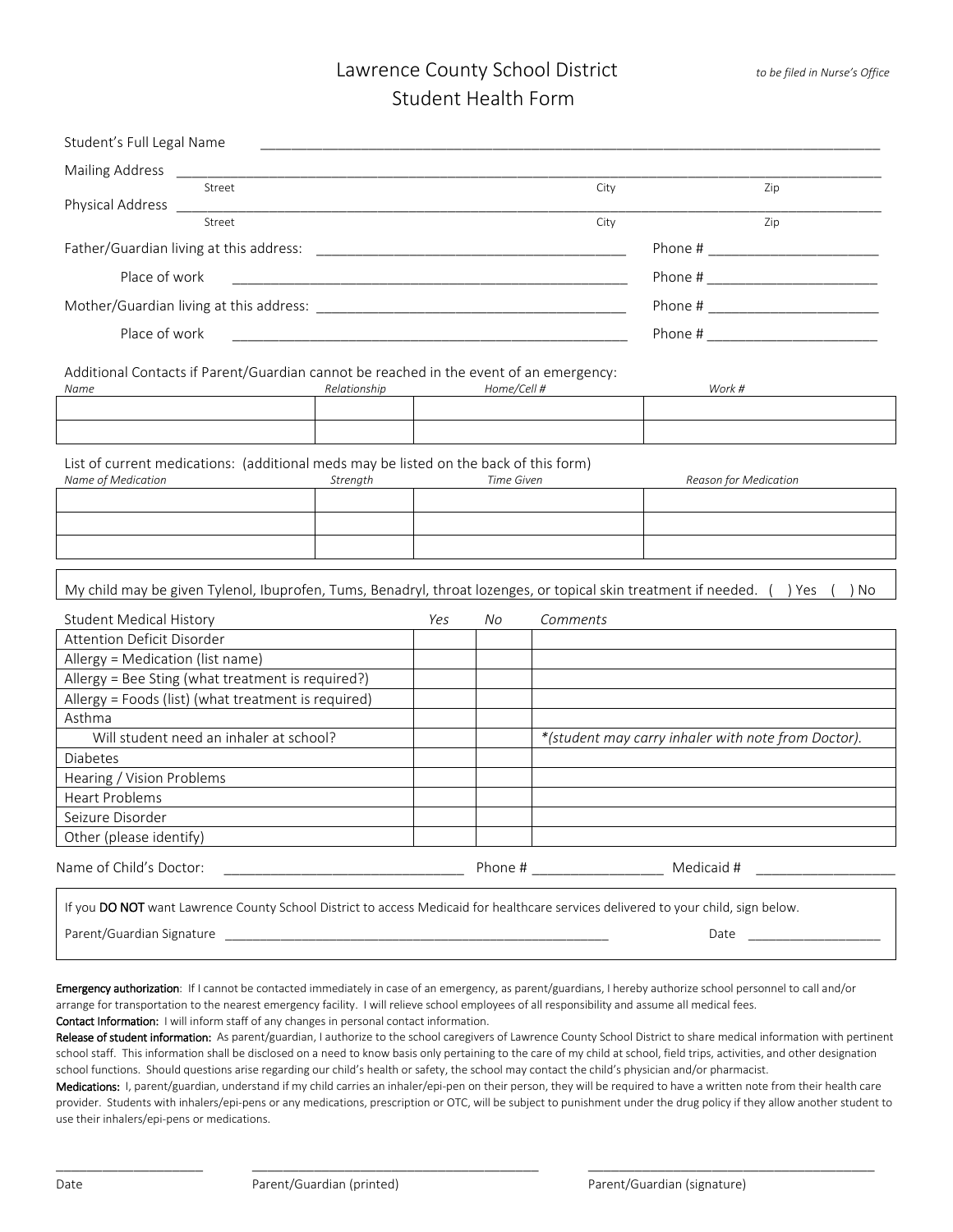#### **KINDERGARTEN PHYSICAL FORM**

*Must be completed by a Physician. Physician may use their own form.*

| Parent or Guardian                                               |    |      |          |                                                                                                           |
|------------------------------------------------------------------|----|------|----------|-----------------------------------------------------------------------------------------------------------|
|                                                                  | NL | ABNL | Comments | Check if the child has/had the following                                                                  |
| B/P _____________  WT ___________                                |    |      |          | illnesses:                                                                                                |
| HT.                                                              |    |      |          | $\Box$ Diabetes                                                                                           |
| SKIN: Color, Rash, Swelling, Hair, Nails                         |    |      |          | □ Asthma<br>□ Chicken Pox<br>$\Box$ Ear Infections<br>$\Box$ Ear Tubes (still in place $\Box$ R $\Box$ L) |
| EYES: Conjunctiva, Cornea, Pupils,                               |    |      |          |                                                                                                           |
| <b>Extraocular Movement</b>                                      |    |      |          |                                                                                                           |
| EARS: Pinnae, Canals, Tympanic<br>Membrane, Appearance, Mobility |    |      |          | Medications _______________________                                                                       |
| NOSE: Nares, Turbinates                                          |    |      |          |                                                                                                           |
| MOUTH: Tongue, Teeth, Oral Mucosa,                               |    |      |          |                                                                                                           |
| Tonsils, Pharynx                                                 |    |      |          |                                                                                                           |
| NECK: Thyroid, Range of Motion                                   |    |      |          |                                                                                                           |
| NODES: Cervical, Axilary, Inguinal,                              |    |      |          |                                                                                                           |
| Other                                                            |    |      |          |                                                                                                           |
| HEART: Rate, Rhythm, S1, S2, Murmur,                             |    |      |          |                                                                                                           |
| <b>Femoral Pulses</b>                                            |    |      |          |                                                                                                           |
| LUNGS: Rate, Auscultation, Percussion                            |    |      |          |                                                                                                           |
| ABDOMEN: Contour, Palpation of liver,                            |    |      |          |                                                                                                           |
| Spleen, Kidneys, Mass, Tenderness                                |    |      |          |                                                                                                           |
| GENITO-URINARY: Female External,                                 |    |      |          |                                                                                                           |
| Male Penis, Meatus, Testes, Hernia                               |    |      |          | Allergies to food ________________                                                                        |
| MUSCULOSKELETAL: Range of Motion,                                |    |      |          |                                                                                                           |
| Tenderness, Edema, Clubbing, Spine                               |    |      |          |                                                                                                           |
| (Curvature)                                                      |    |      |          |                                                                                                           |
| NEUROLOGICAL: Gait, Cerebullar                                   |    |      |          |                                                                                                           |
| Function, Motion System (Strength,                               |    |      |          |                                                                                                           |
| Tone), Cranial Nerves (Gross)                                    |    |      |          | Allergies to medication ___________                                                                       |
| DEVELOPMENTAL                                                    |    |      |          |                                                                                                           |
| <b>Gross Motor</b>                                               |    |      |          |                                                                                                           |
| <b>Fine Motor</b>                                                |    |      |          |                                                                                                           |
| Social                                                           |    |      |          |                                                                                                           |
| Speech/Language                                                  |    |      |          |                                                                                                           |

General comments / Recommendations

I have performed a physical assessment on this child on the date indicated and have arranged for any follow-up that was or is needed.

\_\_\_\_\_\_\_\_\_\_\_\_\_\_\_\_\_\_\_\_\_\_\_\_\_\_\_\_\_\_\_\_\_ \_\_\_\_\_\_\_\_\_\_\_\_\_\_\_\_\_\_\_\_ \_\_\_\_\_\_\_\_\_\_\_\_\_\_\_\_ \_\_\_\_\_\_\_\_\_\_\_\_\_\_\_\_\_

\_\_\_\_\_\_\_\_\_\_\_\_\_\_\_\_\_\_\_\_\_\_\_\_\_\_\_\_\_\_\_\_\_\_\_\_\_\_\_\_\_\_\_\_\_\_\_\_\_\_\_\_\_\_\_\_\_\_\_\_\_\_\_\_\_\_\_\_\_\_\_\_\_\_\_\_\_\_\_\_\_\_\_\_\_\_\_\_\_\_\_\_\_\_\_\_\_\_ \_\_\_\_\_\_\_\_\_\_\_\_\_\_\_\_\_\_\_\_\_\_\_\_\_\_\_\_\_\_\_\_\_\_\_\_\_\_\_\_\_\_\_\_\_\_\_\_\_\_\_\_\_\_\_\_\_\_\_\_\_\_\_\_\_\_\_\_\_\_\_\_\_\_\_\_\_\_\_\_\_\_\_\_\_\_\_\_\_\_\_\_\_\_\_\_\_\_